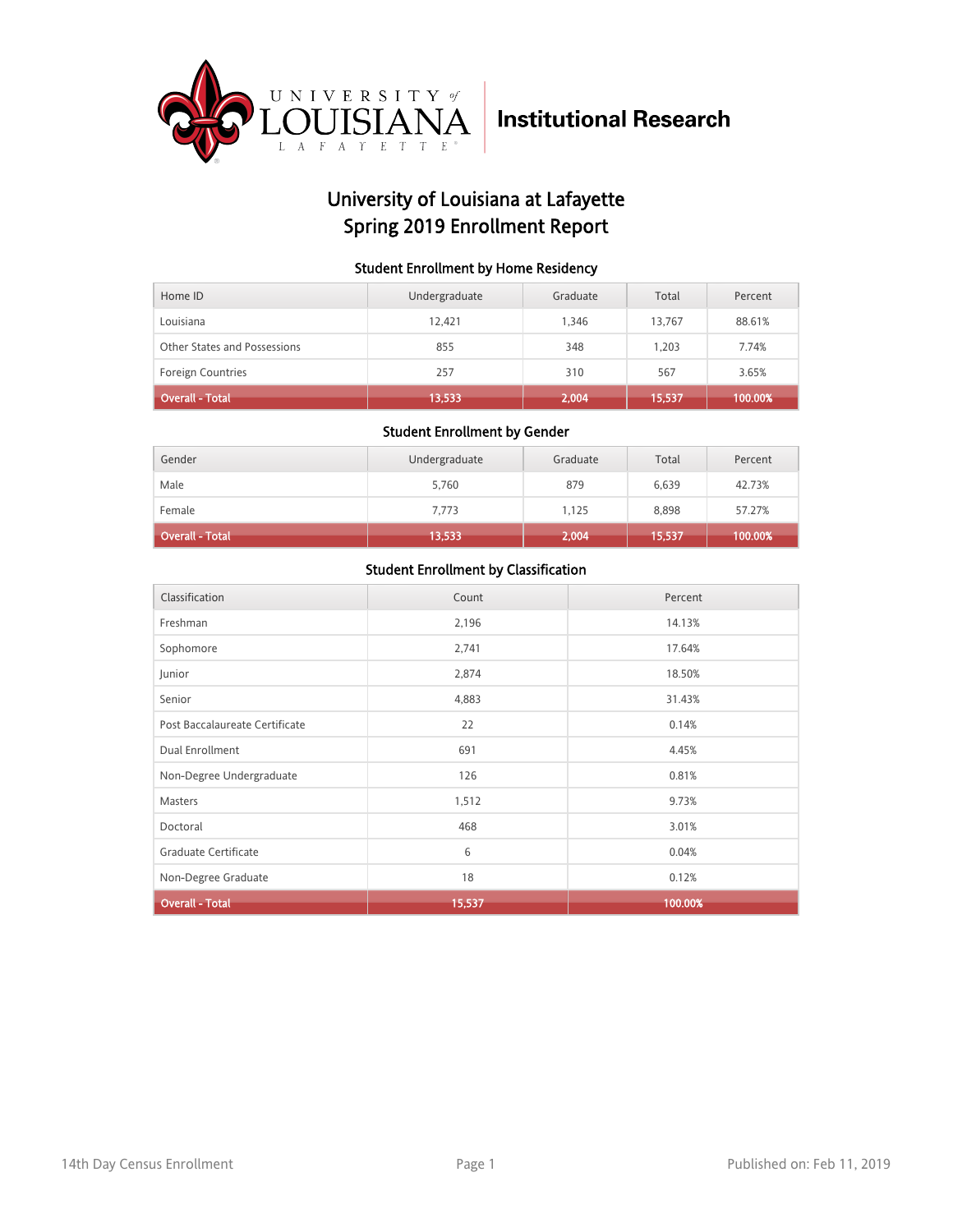

## University of Louisiana at Lafayette Spring 2019 Enrollment Report

#### Student Enrollment by Entry Type

| <b>Entry Type</b>      | Undergraduate | Graduate     | Total  | Percent |
|------------------------|---------------|--------------|--------|---------|
| Continuing             | 11.983        | 1.702        | 13,685 | 88.08%  |
| Dual Enrollment        | 691           | $\mathbf{0}$ | 691    | 4.45%   |
| First Time             | 72            | 257          | 329    | 2.12%   |
| Non Degree             | 126           | 18           | 144    | 0.93%   |
| Re-entry               | 290           | 27           | 317    | 2.04%   |
| Transfer               | 371           | $\mathbf{0}$ | 371    | 2.39%   |
| <b>Overall - Total</b> | 13,533        | 2,004        | 15,537 | 100.00% |

#### Student Enrollment by Race/Ethnicity

| Race/Ethnicity                            | Undergraduate | Graduate | Total  | Percent |
|-------------------------------------------|---------------|----------|--------|---------|
| American Indian or Alaska Native          | 43            | 4        | 47     | 0.30%   |
| Asian                                     | 329           | 57       | 386    | 2.48%   |
| <b>Black or African American</b>          | 2,603         | 304      | 2,907  | 18.71%  |
| Hispanic, of any race                     | 781           | 63       | 844    | 5.43%   |
| Native Hawaiian or Other Pacific Islander | 17            | $\Omega$ | 17     | 0.11%   |
| Non-resident Alien                        | 189           | 225      | 414    | 2.66%   |
| Two or more races                         | 317           | 20       | 337    | 2.17%   |
| Unknown Race/Ethnicity                    | 353           | 62       | 415    | 2.67%   |
| White                                     | 8,901         | 1,269    | 10,170 | 65.46%  |
| <b>Overall - Total</b>                    | 13,533        | 2,004    | 15,537 | 100.00% |

| <b>Full/Part Time</b> | Undergraduate | Graduate | Total  | Percent |
|-----------------------|---------------|----------|--------|---------|
| <b>Full Time</b>      | 10.976        | 1.044    | 12.020 | 77.36%  |
| Part Time             | 2,557         | 960      | 3,517  | 22.64%  |
| Overall - Total       | 13,533        | 2,004    | 15,537 | 100.00% |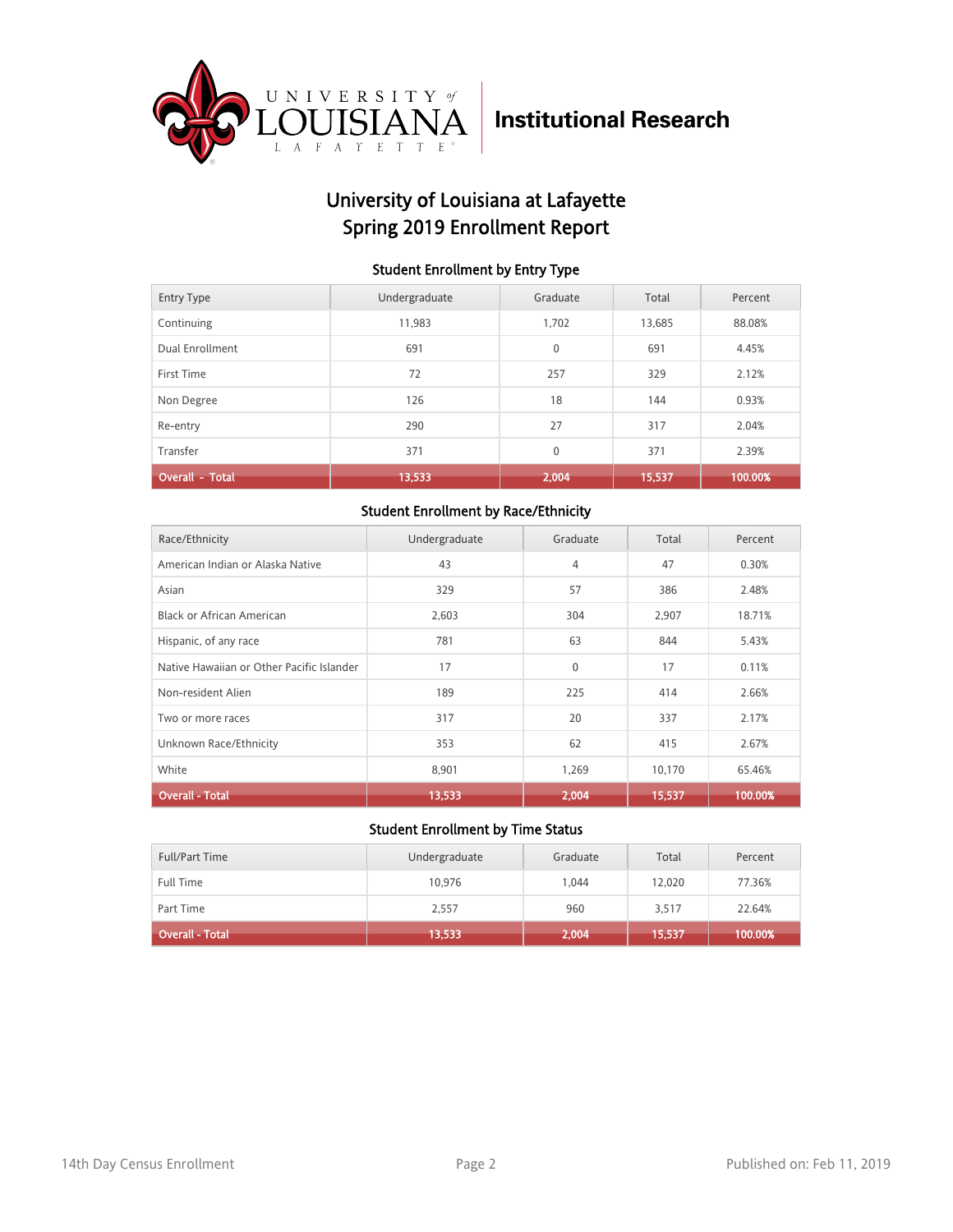

## Academic Affairs, VP Spring 2019 Enrollment Report

#### Student Enrollment by Home Residency

| Home ID                      | Undergraduate | Graduate     | Total | Percent |
|------------------------------|---------------|--------------|-------|---------|
| Louisiana                    | 759           | 0            | 759   | 97.81%  |
| Other States and Possessions | 4             | $\mathbf{0}$ | 4     | 0.52%   |
| Foreign Countries            | 13            | 0            | 13    | 1.68%   |
| <b>Overall - Total</b>       | 776           |              | 776   | 100.00% |

#### Student Enrollment by Gender

| Gender                 | Undergraduate | Graduate | Total | Percent |
|------------------------|---------------|----------|-------|---------|
| Male                   | 291           |          | 291   | 37.50%  |
| Female                 | 485           |          | 485   | 62.50%  |
| <b>Overall - Total</b> | 776           |          | 776   | 100.00% |

| Classification           | Count | Percent |
|--------------------------|-------|---------|
| Dual Enrollment          | 691   | 89.05%  |
| Non-Degree Undergraduate | 85    | 10.95%  |
| <b>Overall - Total</b>   | 776   | 100.00% |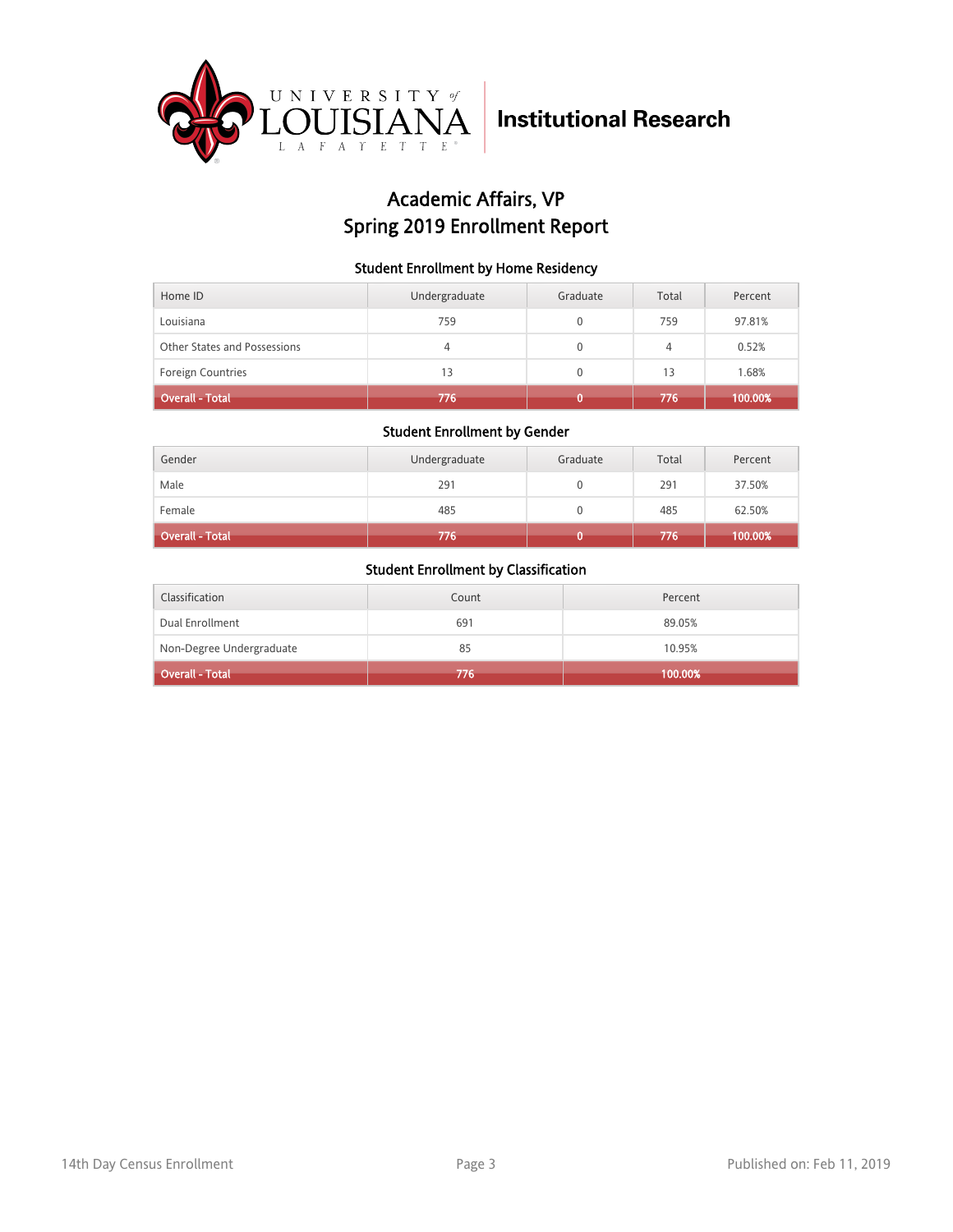

## Academic Affairs, VP Spring 2019 Enrollment Report

#### Student Enrollment by Entry Type

| Entry Type      | Undergraduate | Graduate | Total | Percent |
|-----------------|---------------|----------|-------|---------|
| Dual Enrollment | 691           |          | 691   | 89.05%  |
| Non Degree      | 85            |          | 85    | 10.95%  |
| Overall - Total | 776           |          | 776   | 100.00% |

#### Student Enrollment by Race/Ethnicity

| Race/Ethnicity                            | Undergraduate  | Graduate     | Total          | Percent |
|-------------------------------------------|----------------|--------------|----------------|---------|
| Asian                                     | 28             | $\Omega$     | 28             | 3.61%   |
| Black or African American                 | 69             | $\mathbf{0}$ | 69             | 8.89%   |
| Hispanic, of any race                     | 24             | $\mathbf{0}$ | 24             | 3.09%   |
| American Indian or Alaska Native          | 4              | $\Omega$     | 4              | 0.52%   |
| Two or more races                         | 11             | $\Omega$     | 11             | 1.42%   |
| Non-resident Alien                        | 9              | $\Omega$     | 9              | 1.16%   |
| Native Hawaiian or Other Pacific Islander | $\overline{2}$ | $\Omega$     | $\overline{2}$ | 0.26%   |
| Unknown Race/Ethnicity                    | 12             | $\mathbf{0}$ | 12             | 1.55%   |
| White                                     | 617            | $\Omega$     | 617            | 79.51%  |
| <b>Overall - Total</b>                    | 776            | 0            | 776            | 100.00% |

| Full/Part Time         | Undergraduate | Graduate | Total | Percent |
|------------------------|---------------|----------|-------|---------|
| <b>Full Time</b>       | 24            |          | 24    | 3.09%   |
| Part Time              | 752           |          | 752   | 96.91%  |
| <b>Overall - Total</b> | 776'          |          | 776   | 100.00% |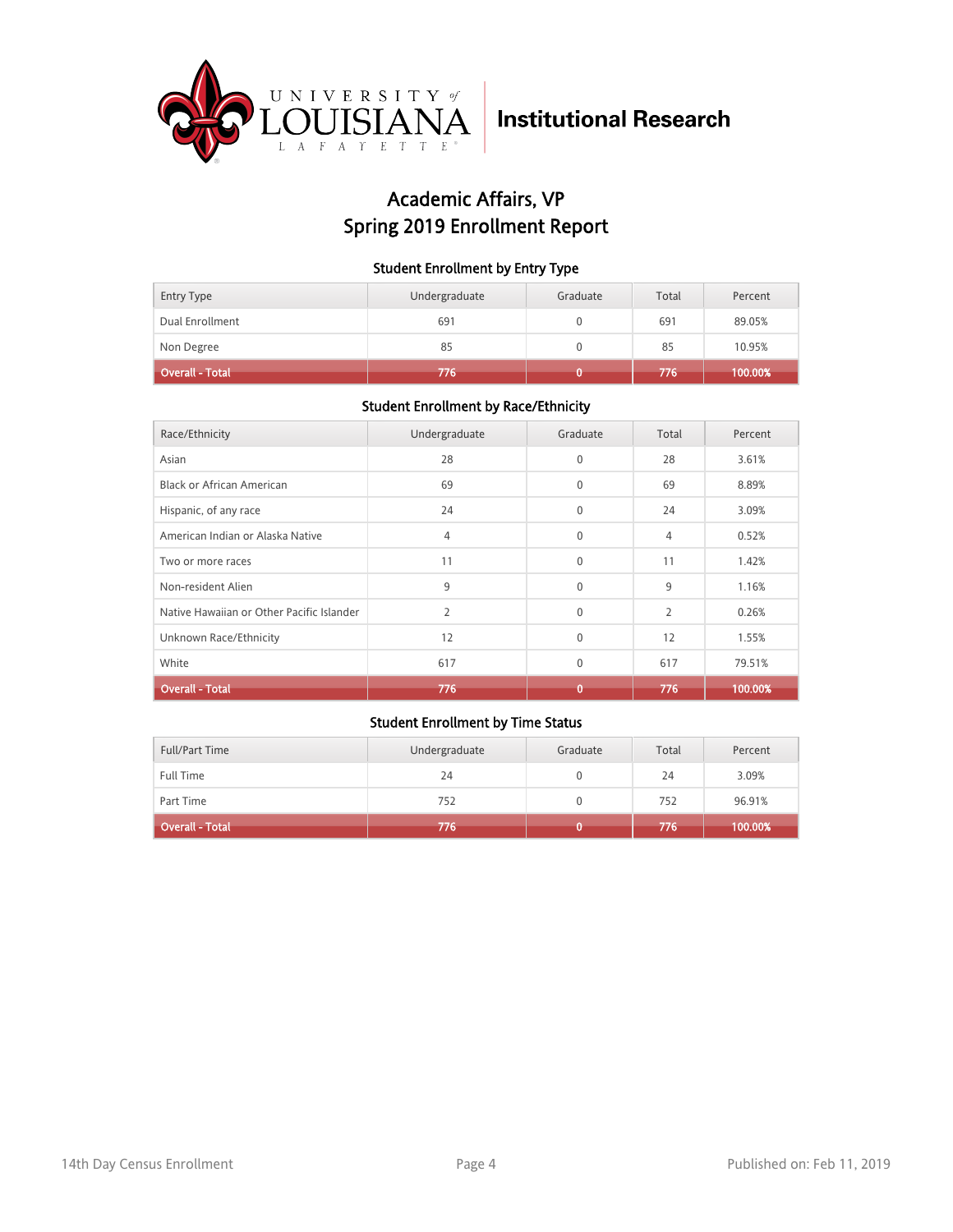

## Business Administration Spring 2019 Enrollment Report

#### Student Enrollment by Home Residency

| Home ID                      | Undergraduate | Graduate | Total | Percent |
|------------------------------|---------------|----------|-------|---------|
| Louisiana                    | 1.621         | 606      | 2.227 | 87.82%  |
| Other States and Possessions | 82            | 146      | 228   | 8.99%   |
| <b>Foreign Countries</b>     | 46            | 35       | 81    | 3.19%   |
| <b>Overall - Total</b>       | 1,749         | 787      | 2,536 | 100.00% |

#### Student Enrollment by Gender

| Gender                 | Undergraduate | Graduate | Total | Percent |
|------------------------|---------------|----------|-------|---------|
| Male                   | 914           | 368      | 1,282 | 50.55%  |
| Female                 | 835           | 419      | 1.254 | 49.45%  |
| <b>Overall - Total</b> | 1,749         | 787      | 2,536 | 100.00% |

| Classification                 | Count | Percent |
|--------------------------------|-------|---------|
| Freshman                       | 285   | 11.24%  |
| Sophomore                      | 407   | 16.05%  |
| Junior                         | 445   | 17.55%  |
| Senior                         | 609   | 24.01%  |
| Post Baccalaureate Certificate | 3     | 0.12%   |
| Masters                        | 787   | 31.03%  |
| <b>Overall - Total</b>         | 2,536 | 100.00% |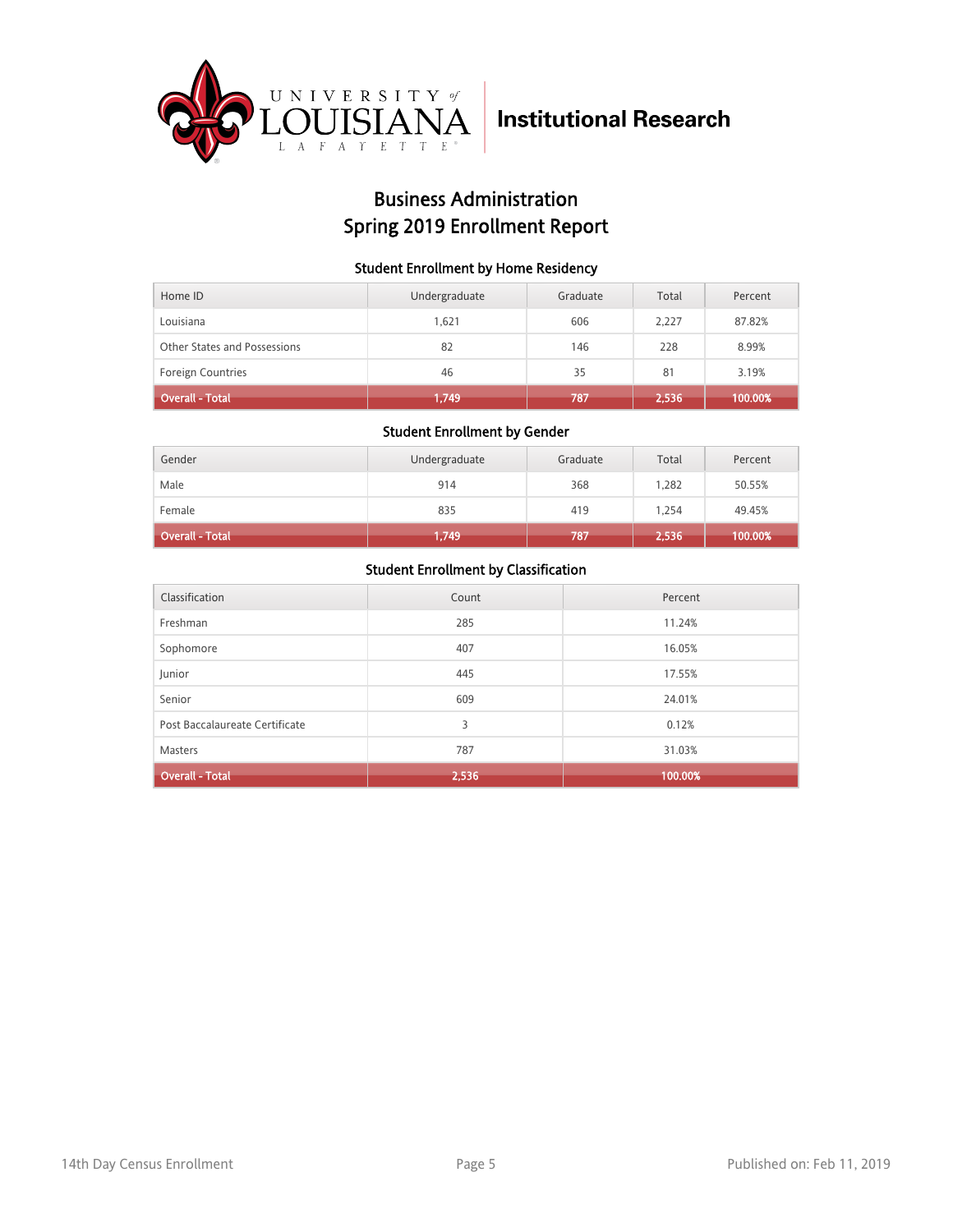

## Business Administration Spring 2019 Enrollment Report

#### Student Enrollment by Entry Type

| <b>Entry Type</b>      | Undergraduate | Graduate | Total | Percent |
|------------------------|---------------|----------|-------|---------|
| Continuing             | 1,648         | 617      | 2,265 | 89.31%  |
| First Time             | 12            | 163      | 175   | 6.90%   |
| Re-entry               | 39            |          | 46    | 1.81%   |
| Transfer               | 50            | $\Omega$ | 50    | 1.97%   |
| <b>Overall - Total</b> | 1,749         | 787      | 2,536 | 100.00% |

#### Student Enrollment by Race/Ethnicity

| Race/Ethnicity                            | Undergraduate | Graduate       | Total | Percent |
|-------------------------------------------|---------------|----------------|-------|---------|
| Asian                                     | 47            | 19             | 66    | 2.60%   |
| Black or African American                 | 334           | 166            | 500   | 19.72%  |
| Hispanic, of any race                     | 94            | 32             | 126   | 4.97%   |
| American Indian or Alaska Native          | 3             | $\overline{2}$ | 5     | 0.20%   |
| Two or more races                         | 47            | 9              | 56    | 2.21%   |
| Non-resident Alien                        | 38            | 22             | 60    | 2.37%   |
| Native Hawaiian or Other Pacific Islander |               | $\mathbf{0}$   | 1     | 0.04%   |
| Unknown Race/Ethnicity                    | 44            | 13             | 57    | 2.25%   |
| White                                     | 1,141         | 524            | 1,665 | 65.65%  |
| <b>Overall - Total</b>                    | 1,749         | 787            | 2,536 | 100.00% |

| Full/Part Time         | Undergraduate | Graduate | Total | Percent |
|------------------------|---------------|----------|-------|---------|
| <b>Full Time</b>       | 1,607         | 254      | 1.861 | 73.38%  |
| Part Time              | 142           | 533      | 675   | 26.62%  |
| <b>Overall - Total</b> | 1,749         | 787      | 2,536 | 100.00% |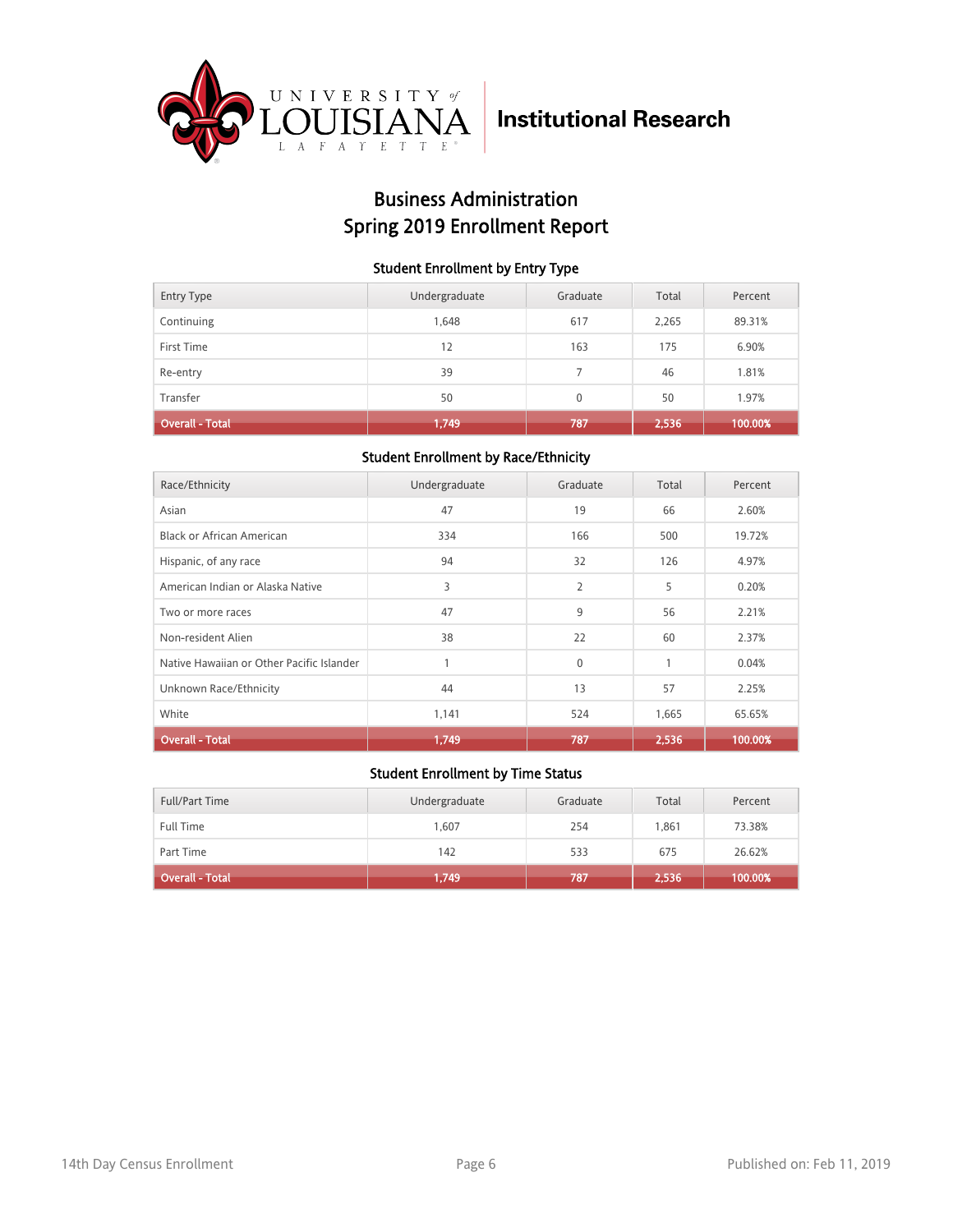

## Arts Spring 2019 Enrollment Report

#### Student Enrollment by Home Residency

| Home ID                      | Undergraduate | Graduate | Total | Percent |
|------------------------------|---------------|----------|-------|---------|
| Louisiana                    | 748           | 30       | 778   | 92.18%  |
| Other States and Possessions | 41            |          | 43    | 5.09%   |
| <b>Foreign Countries</b>     | 15            | 8        | 23    | 2.73%   |
| <b>Overall - Total</b>       | 804           | 40       | 844   | 100.00% |

#### Student Enrollment by Gender

| Gender                 | Undergraduate | Graduate | Total | Percent |
|------------------------|---------------|----------|-------|---------|
| Male                   | 316           | 24       | 340   | 40.28%  |
| Female                 | 488           | 16       | 504   | 59.72%  |
| <b>Overall - Total</b> | 804           | 40       | 844   | 100.00% |

| Classification         | Count | Percent |
|------------------------|-------|---------|
| Freshman               | 149   | 17.65%  |
| Sophomore              | 202   | 23.93%  |
| Junior                 | 178   | 21.09%  |
| Senior                 | 275   | 32.58%  |
| <b>Masters</b>         | 40    | 4.74%   |
| <b>Overall - Total</b> | 844   | 100.00% |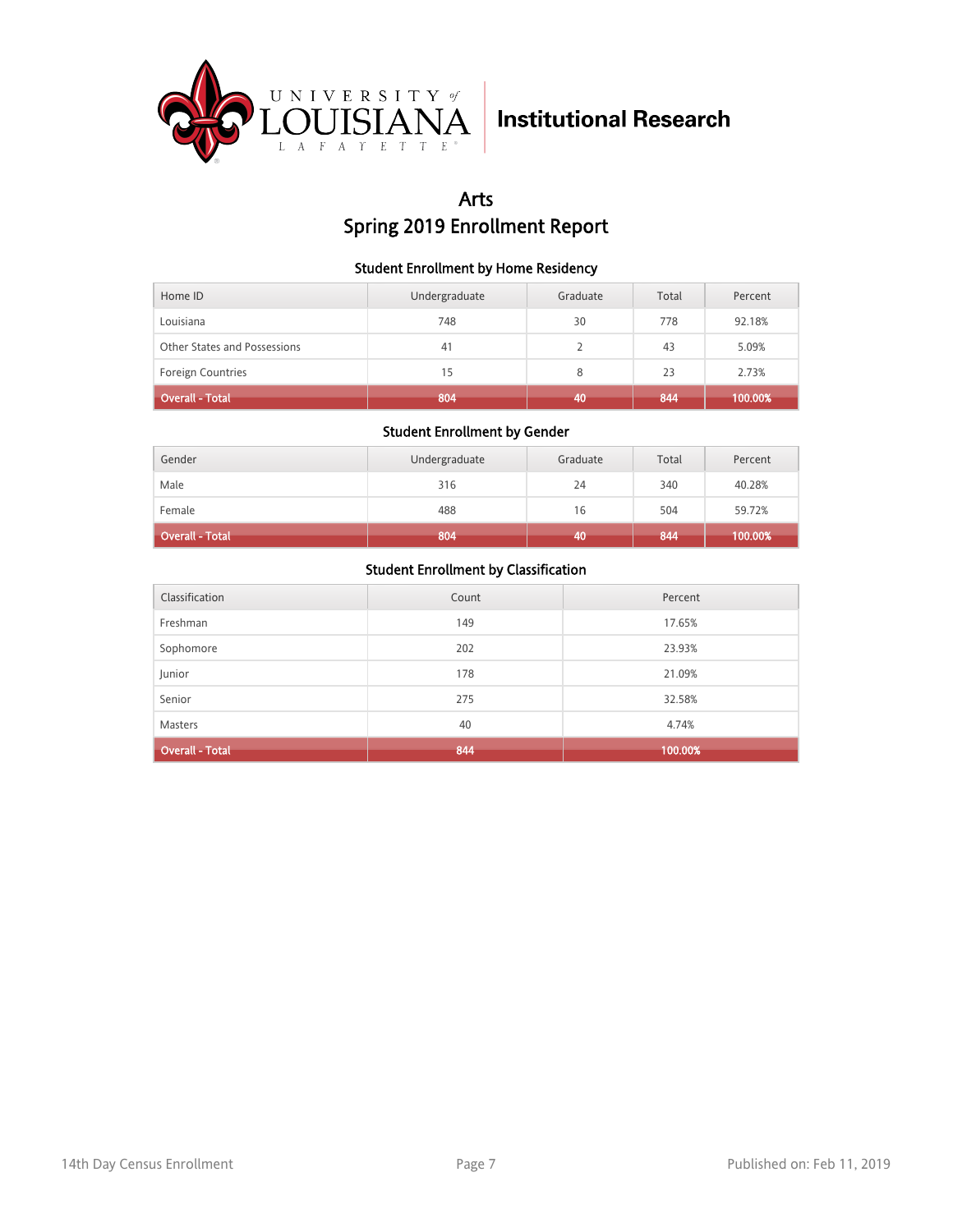

## Arts Spring 2019 Enrollment Report

#### Student Enrollment by Entry Type

| <b>Entry Type</b>      | Undergraduate | Graduate        | Total | Percent |
|------------------------|---------------|-----------------|-------|---------|
| Continuing             | 779           | 36              | 815   | 96.56%  |
| First Time             | 4             | 3               |       | 0.83%   |
| Re-entry               | 6             |                 |       | 0.83%   |
| Transfer               | 15            | $\Omega$        | 15    | 1.78%   |
| <b>Overall - Total</b> | 804           | 40 <sub>1</sub> | 844   | 100.00% |

#### Student Enrollment by Race/Ethnicity

| Race/Ethnicity                            | Undergraduate | Graduate     | Total | Percent |
|-------------------------------------------|---------------|--------------|-------|---------|
| Asian                                     | 14            | 2            | 16    | 1.90%   |
| Black or African American                 | 154           | 9            | 163   | 19.31%  |
| Hispanic, of any race                     | 54            | 1            | 55    | 6.52%   |
| American Indian or Alaska Native          |               | $\Omega$     | 1     | 0.12%   |
| Two or more races                         | 18            |              | 19    | 2.25%   |
| Non-resident Alien                        | 10            | 6            | 16    | 1.90%   |
| Native Hawaiian or Other Pacific Islander |               | $\Omega$     | 1     | 0.12%   |
| Unknown Race/Ethnicity                    | 17            | $\mathbf{0}$ | 17    | 2.01%   |
| White                                     | 535           | 21           | 556   | 65.88%  |
| <b>Overall - Total</b>                    | 804           | 40           | 844   | 100.00% |

| Full/Part Time         | Undergraduate | Graduate | Total | Percent |
|------------------------|---------------|----------|-------|---------|
| <b>Full Time</b>       | 716           | 33       | 749   | 88.74%  |
| Part Time              | 88            |          | 95    | 11.26%  |
| <b>Overall - Total</b> | 804           | 40       | 844   | 100.00% |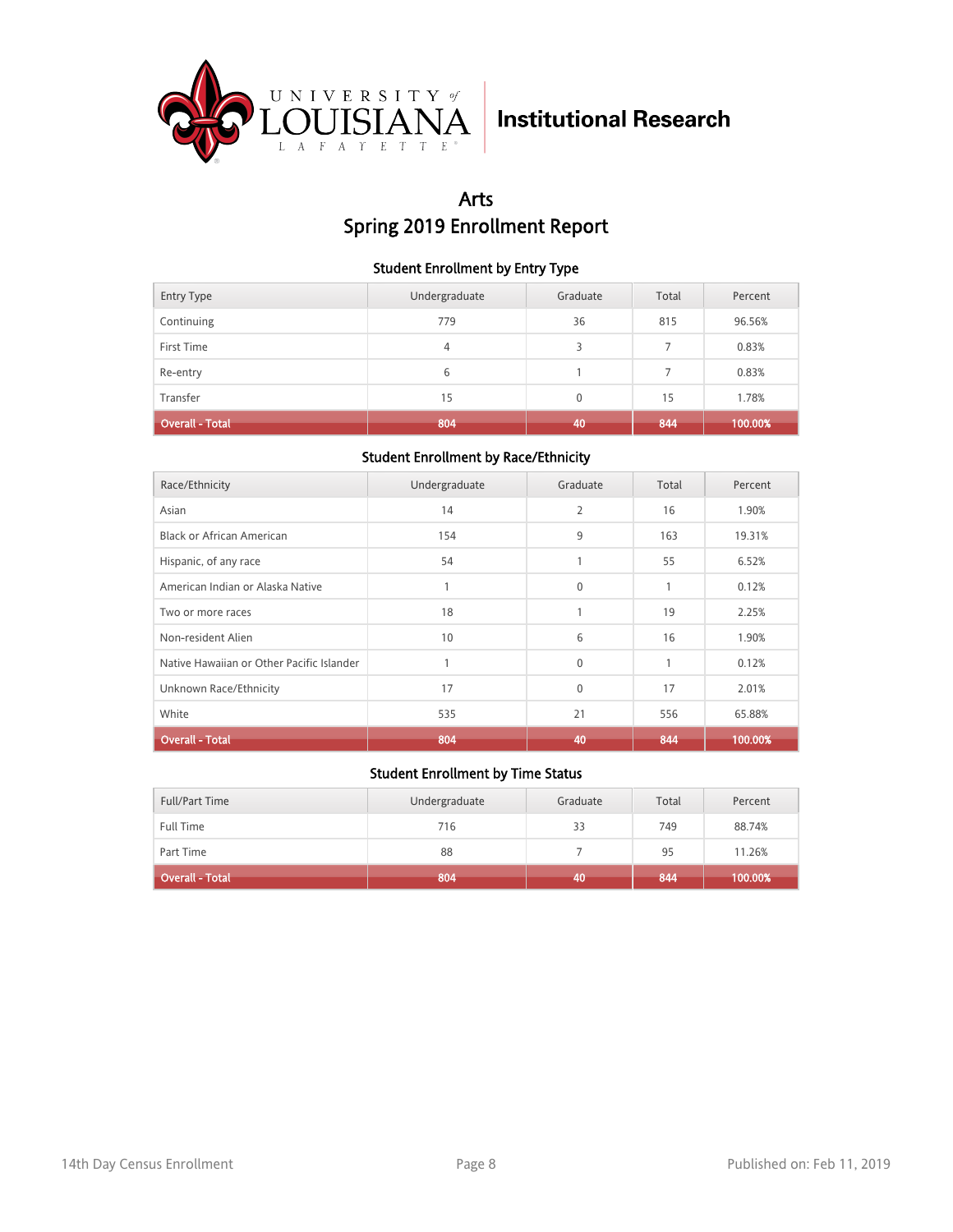

## Education Spring 2019 Enrollment Report

#### Student Enrollment by Home Residency

| Home ID                      | Undergraduate | Graduate | Total | Percent |
|------------------------------|---------------|----------|-------|---------|
| Louisiana                    | 1.507         | 256      | 1.763 | 94.38%  |
| Other States and Possessions | 74            | 18       | 92    | 4.93%   |
| <b>Foreign Countries</b>     | 8             |          | 13    | 0.70%   |
| <b>Overall - Total</b>       | 1,589         | 279      | 1,868 | 100.00% |

#### Student Enrollment by Gender

| Gender                 | Undergraduate | Graduate | Total | Percent |
|------------------------|---------------|----------|-------|---------|
| Male                   | 481           | 59       | 540   | 28.91%  |
| Female                 | 1,108         | 220      | 1,328 | 71.09%  |
| <b>Overall - Total</b> | 1,589         | 279      | 1,868 | 100.00% |

| Classification                 | Count | Percent |
|--------------------------------|-------|---------|
| Freshman                       | 310   | 16.60%  |
| Sophomore                      | 339   | 18.15%  |
| Junior                         | 394   | 21.09%  |
| Senior                         | 486   | 26.02%  |
| Post Baccalaureate Certificate | 19    | 1.02%   |
| Non-Degree Undergraduate       | 41    | 2.19%   |
| <b>Masters</b>                 | 169   | 9.05%   |
| Doctoral                       | 105   | 5.62%   |
| Graduate Certificate           | 5     | 0.27%   |
| <b>Overall - Total</b>         | 1,868 | 100.00% |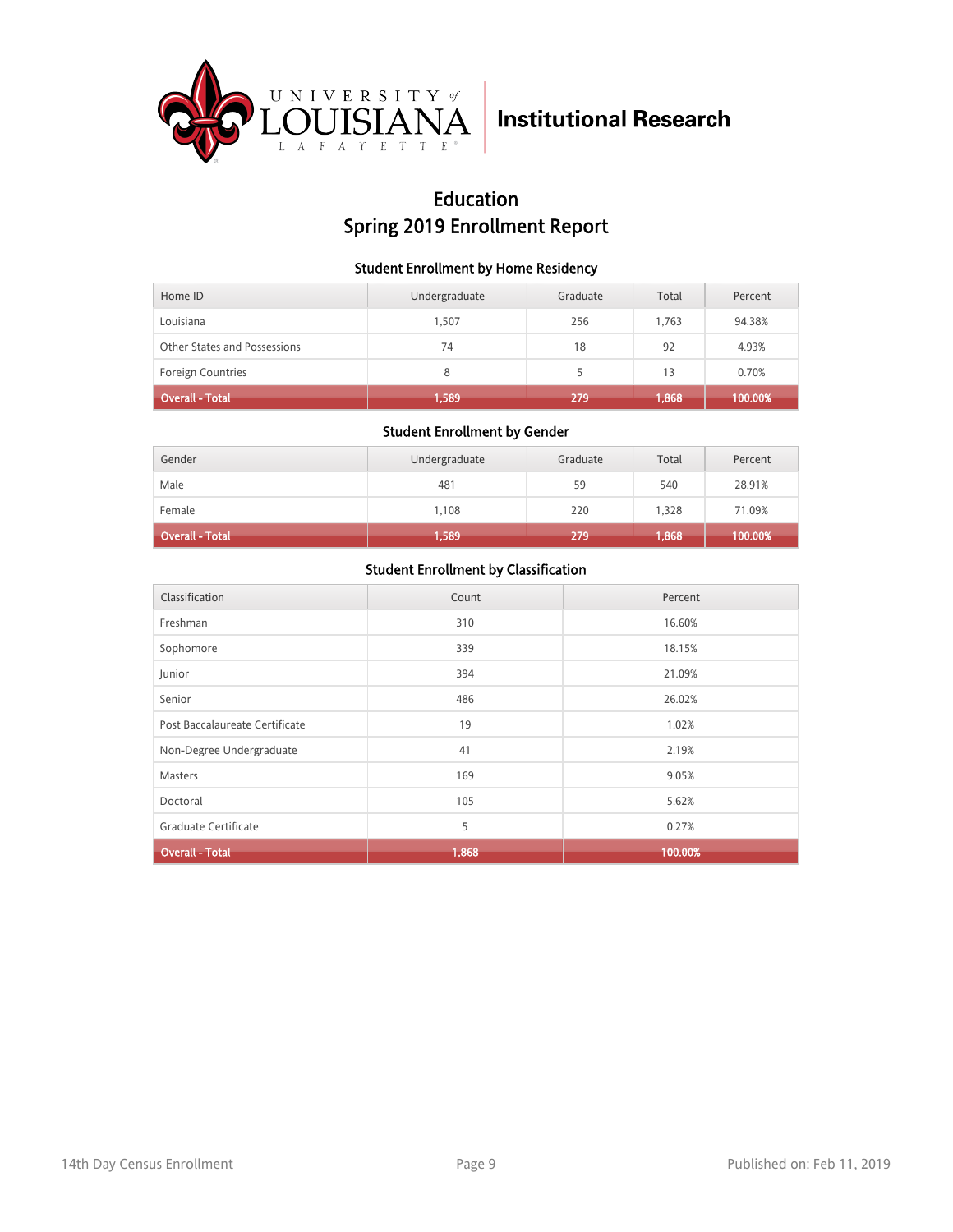

## Education Spring 2019 Enrollment Report

#### Student Enrollment by Entry Type

| <b>Entry Type</b>      | Undergraduate | Graduate     | Total | Percent |
|------------------------|---------------|--------------|-------|---------|
| Continuing             | 1,482         | 258          | 1,740 | 93.15%  |
| First Time             | 8             | 13           | 21    | 1.12%   |
| Non Degree             | 41            | $\mathbf{0}$ | 41    | 2.19%   |
| Re-entry               | 22            | 8            | 30    | 1.61%   |
| Transfer               | 36            | $\mathbf{0}$ | 36    | 1.93%   |
| <b>Overall - Total</b> | 1,589         | 279          | 1,868 | 100.00% |

#### Student Enrollment by Race/Ethnicity

| Race/Ethnicity                            | Undergraduate | Graduate     | Total | Percent |
|-------------------------------------------|---------------|--------------|-------|---------|
| Asian                                     | 17            | 3            | 20    | 1.07%   |
| Black or African American                 | 315           | 69           | 384   | 20.56%  |
| Hispanic, of any race                     | 94            | 4            | 98    | 5.25%   |
| American Indian or Alaska Native          | 6             | $\mathbf{0}$ | 6     | 0.32%   |
| Two or more races                         | 27            | 2            | 29    | 1.55%   |
| Non-resident Alien                        | 7             | 3            | 10    | 0.54%   |
| Native Hawaiian or Other Pacific Islander | 3             | $\mathbf{0}$ | 3     | 0.16%   |
| Unknown Race/Ethnicity                    | 40            | 4            | 44    | 2.36%   |
| White                                     | 1,080         | 194          | 1,274 | 68.20%  |
| <b>Overall - Total</b>                    | 1,589         | 279          | 1,868 | 100.00% |

| <b>Full/Part Time</b>  | Undergraduate | Graduate | Total | Percent |
|------------------------|---------------|----------|-------|---------|
| <b>Full Time</b>       | 1.376         | 84       | 1.460 | 78.16%  |
| Part Time              | 213           | 195      | 408   | 21.84%  |
| <b>Overall - Total</b> | 1,589         | 279      | 1,868 | 100.00% |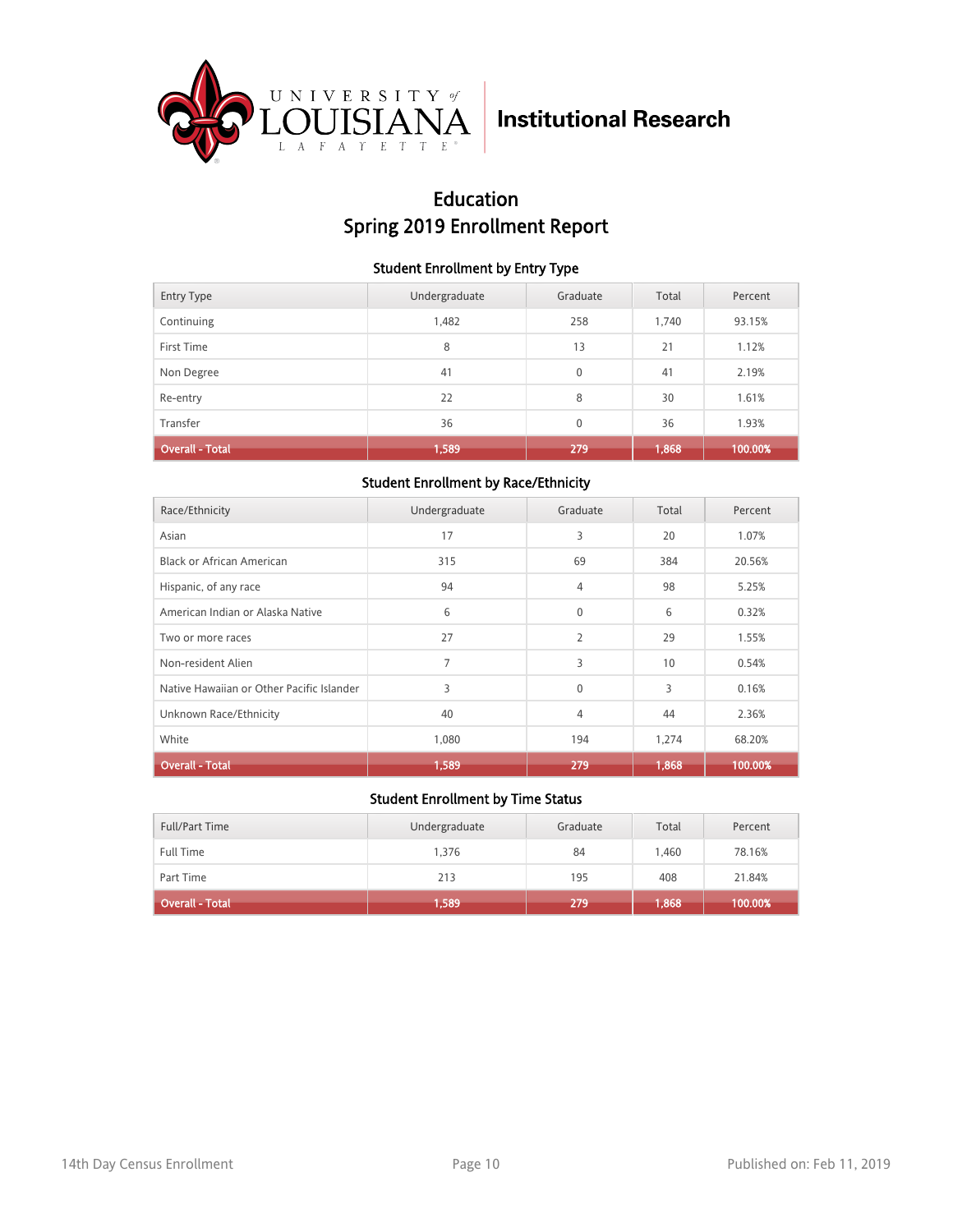

## Engineering Spring 2019 Enrollment Report

#### Student Enrollment by Home Residency

| Home ID                      | Undergraduate | Graduate | Total | Percent |
|------------------------------|---------------|----------|-------|---------|
| Louisiana                    | 1.719         | 51       | 1.770 | 84.53%  |
| Other States and Possessions | 110           | 6        | 116   | 5.54%   |
| <b>Foreign Countries</b>     | 103           | 105      | 208   | 9.93%   |
| <b>Overall - Total</b>       | 1,932         | 162      | 2,094 | 100.00% |

#### Student Enrollment by Gender

| Gender          | Undergraduate | Graduate | Total | Percent |
|-----------------|---------------|----------|-------|---------|
| Male            | 1,620         | 121      | 1.741 | 83.14%  |
| Female          | 312           | 41       | 353   | 16.86%  |
| Overall - Total | 1,932         | 162      | 2,094 | 100.00% |

| Classification         | Count | Percent |
|------------------------|-------|---------|
| Freshman               | 317   | 15.14%  |
| Sophomore              | 368   | 17.57%  |
| Junior                 | 380   | 18.15%  |
| Senior                 | 867   | 41.40%  |
| <b>Masters</b>         | 73    | 3.49%   |
| Doctoral               | 89    | 4.25%   |
| <b>Overall - Total</b> | 2,094 | 100.00% |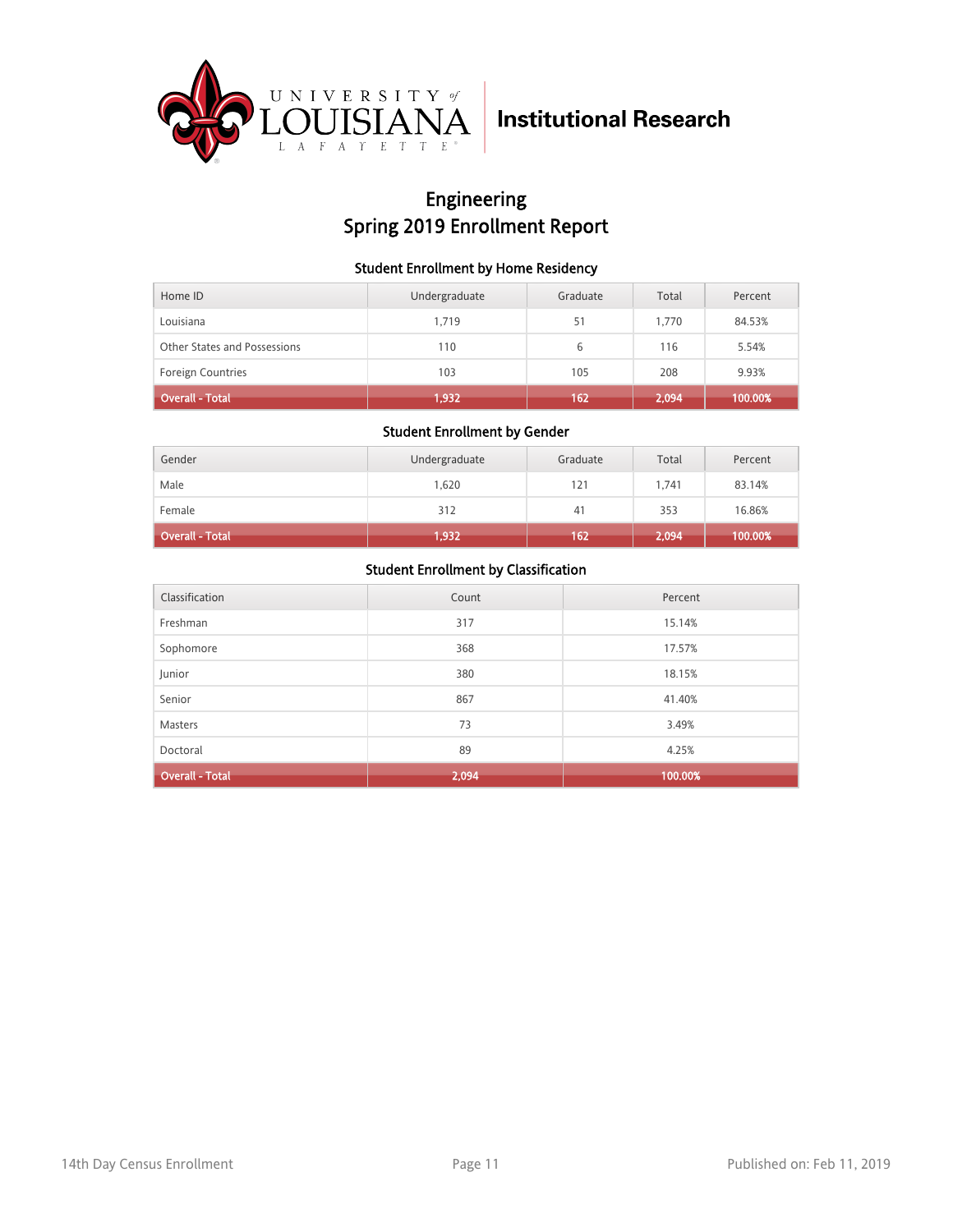

## Engineering Spring 2019 Enrollment Report

#### Student Enrollment by Entry Type

| <b>Entry Type</b>      | Undergraduate | Graduate | Total | Percent |
|------------------------|---------------|----------|-------|---------|
| Continuing             | 1,843         | 140      | 1,983 | 94.70%  |
| First Time             | 16            | 20       | 36    | 1.72%   |
| Re-entry               | 23            | 2        | 25    | 1.19%   |
| Transfer               | 50            | $\Omega$ | 50    | 2.39%   |
| <b>Overall - Total</b> | 1,932         | 162      | 2,094 | 100.00% |

#### Student Enrollment by Race/Ethnicity

| Race/Ethnicity                            | Undergraduate  | Graduate       | Total | Percent |
|-------------------------------------------|----------------|----------------|-------|---------|
| Asian                                     | 59             | 8              | 67    | 3.20%   |
| Black or African American                 | 227            | 4              | 231   | 11.03%  |
| Hispanic, of any race                     | 110            | $\overline{2}$ | 112   | 5.35%   |
| American Indian or Alaska Native          | $\overline{4}$ | $\Omega$       | 4     | 0.19%   |
| Two or more races                         | 32             | $\mathbf{0}$   | 32    | 1.53%   |
| Non-resident Alien                        | 85             | 79             | 164   | 7.83%   |
| Native Hawaiian or Other Pacific Islander | 3              | $\Omega$       | 3     | 0.14%   |
| Unknown Race/Ethnicity                    | 46             | 15             | 61    | 2.91%   |
| White                                     | 1,366          | 54             | 1,420 | 67.81%  |
| <b>Overall - Total</b>                    | 1,932          | 162            | 2,094 | 100.00% |

| Full/Part Time               | Undergraduate | Graduate | Total | Percent |
|------------------------------|---------------|----------|-------|---------|
| <b>Full Time</b>             | 1.728         | 138      | 1.866 | 89.11%  |
| Part Time                    | 204           | 24       | 228   | 10.89%  |
| Overall - Total <sup>1</sup> | 1,932         | 162      | 2,094 | 100.00% |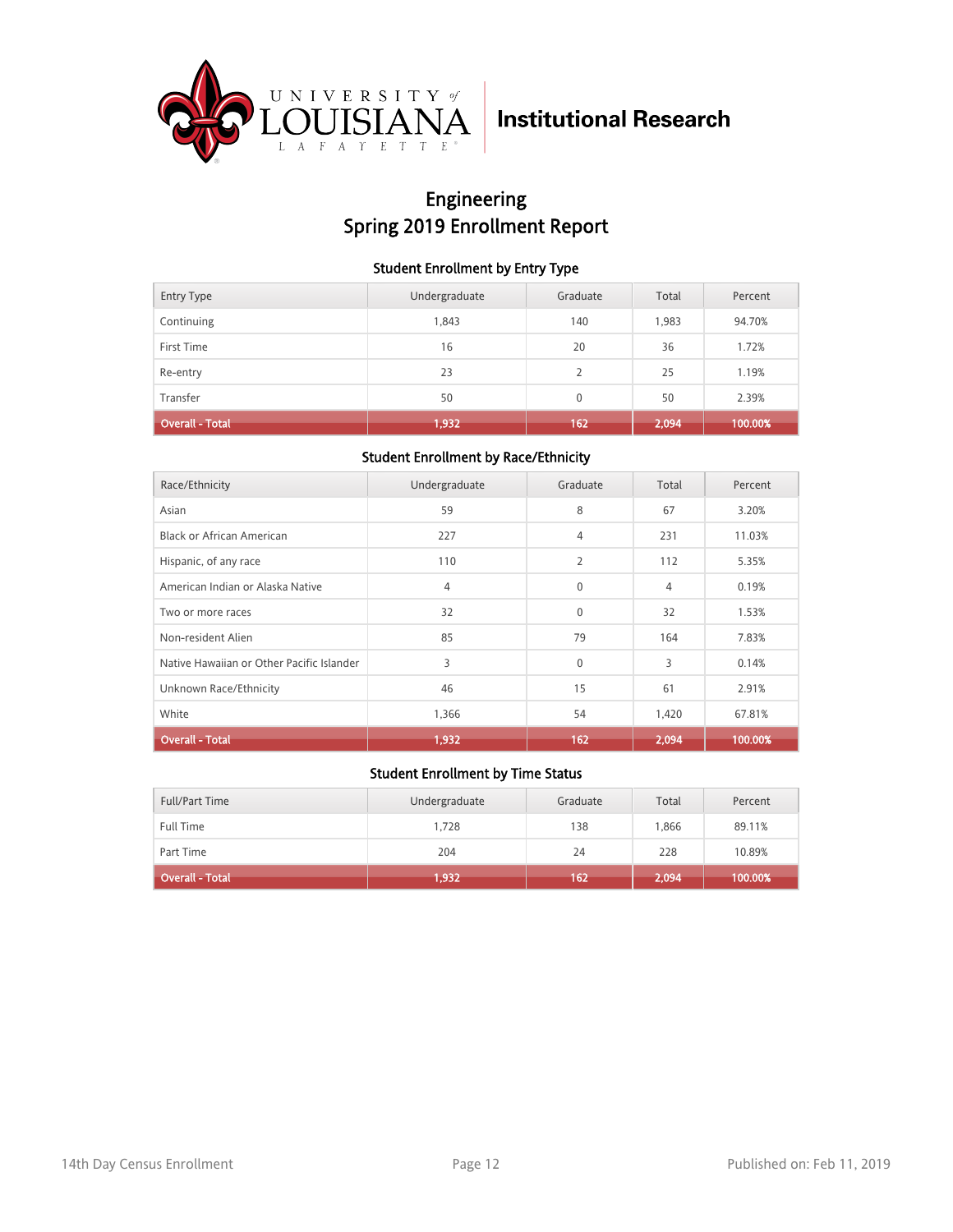

## Graduate School Spring 2019 Enrollment Report

#### Student Enrollment by Home Residency

| Home ID                      | Undergraduate | Graduate | Total | Percent |
|------------------------------|---------------|----------|-------|---------|
| Louisiana                    |               | 15       | 15    | 83.33%  |
| Other States and Possessions | 0             |          |       | 11.11%  |
| Foreign Countries            |               |          |       | 5.56%   |
| <b>Overall - Total</b>       |               | 18       | 18    | 100.00% |

#### Student Enrollment by Gender

| Gender                 | Undergraduate | Graduate | Total | Percent |
|------------------------|---------------|----------|-------|---------|
| Male                   |               |          | 4     | 22.22%  |
| Female                 |               | 14       | 14    | 77.78%  |
| <b>Overall - Total</b> |               | 18       | 18    | 100.00% |

| Classification      | Count | Percent |
|---------------------|-------|---------|
| Non-Degree Graduate | 18    | 100.00% |
| Overall - Total     | 8     | 100.00% |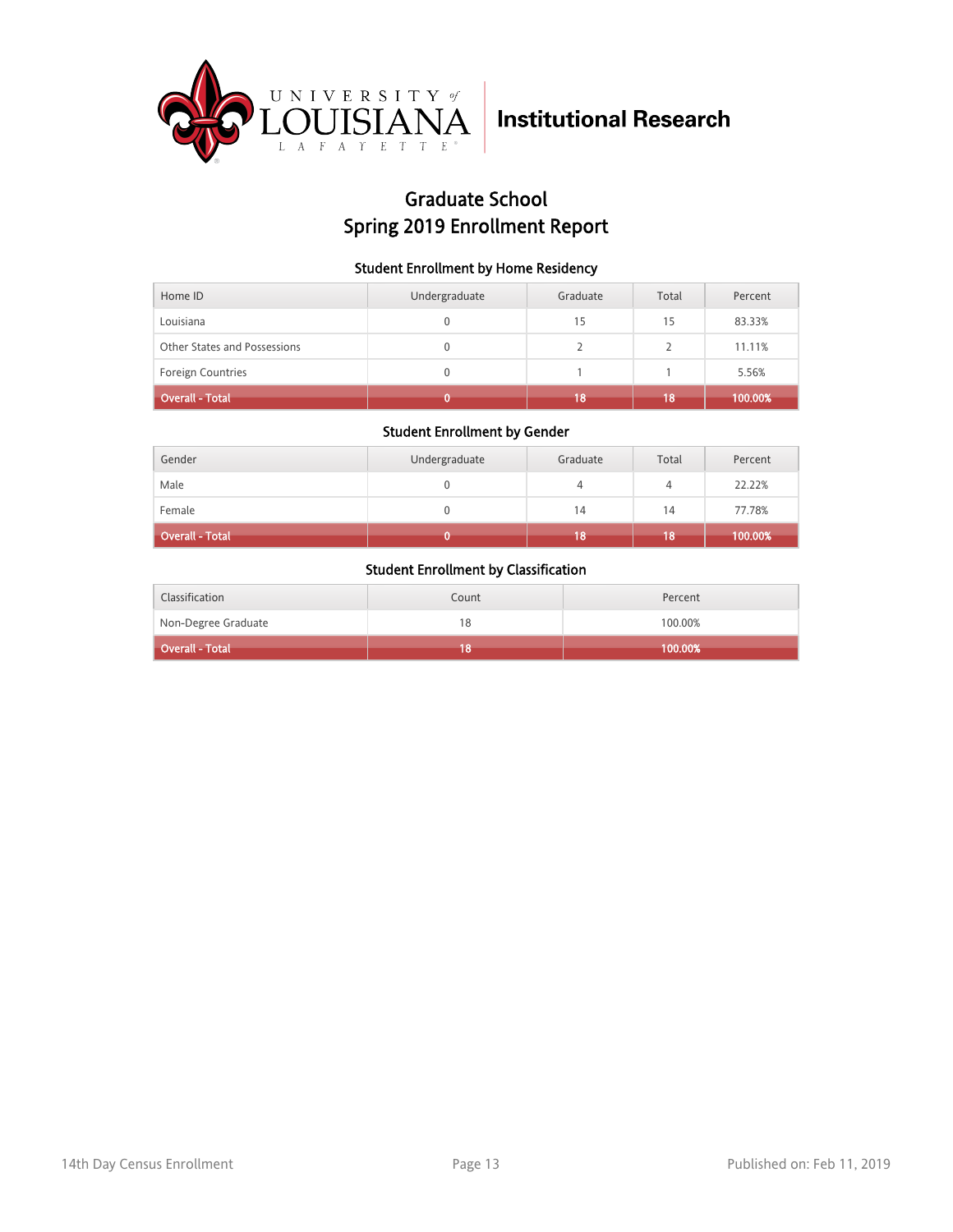

## Graduate School Spring 2019 Enrollment Report

#### Student Enrollment by Entry Type

| Entry Type      | Undergraduate | Graduate | Total | Percent |
|-----------------|---------------|----------|-------|---------|
| Non Degree      |               | 18       | 18    | 100.00% |
| Overall - Total |               |          |       | 100.00% |

#### Student Enrollment by Race/Ethnicity

| Race/Ethnicity                   | Undergraduate | Graduate | Total | Percent |
|----------------------------------|---------------|----------|-------|---------|
| Asian                            | 0             |          |       | 5.56%   |
| <b>Black or African American</b> | 0             | 6        | 6     | 33.33%  |
| Non-resident Alien               | 0             |          |       | 5.56%   |
| White                            | 0             | 10       | 10    | 55.56%  |
| <b>Overall - Total</b>           |               | 18       | 18    | 100.00% |

| <b>Full/Part Time</b>  | Undergraduate | Graduate | Total | Percent |
|------------------------|---------------|----------|-------|---------|
| Part Time              |               | 18       | 18    | 100.00% |
| <b>Overall - Total</b> |               | 18       | 18    | 100.00% |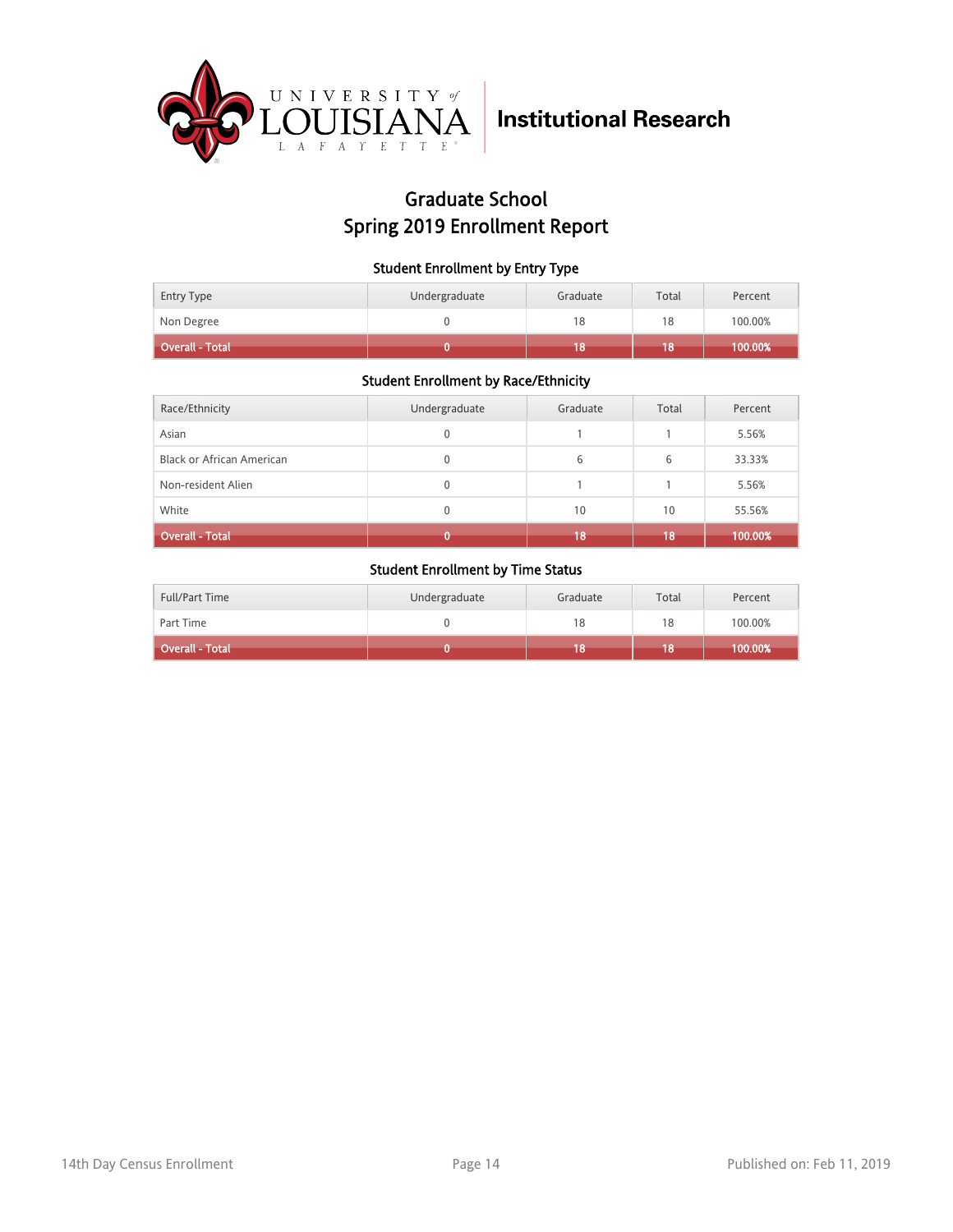

## Liberal Arts Spring 2019 Enrollment Report

#### Student Enrollment by Home Residency

| Home ID                      | Undergraduate | Graduate | Total | Percent |
|------------------------------|---------------|----------|-------|---------|
| Louisiana                    | 2.191         | 180      | 2.371 | 90.77%  |
| Other States and Possessions | 100           | 98       | 198   | 7.58%   |
| <b>Foreign Countries</b>     | 19            | 24       | 43    | 1.65%   |
| <b>Overall - Total</b>       | 2,310         | 302      | 2,612 | 100.00% |

#### Student Enrollment by Gender

| Gender                 | Undergraduate | Graduate | Total | Percent |
|------------------------|---------------|----------|-------|---------|
| Male                   | 641           | 83       | 724   | 27.72%  |
| Female                 | 1,669         | 219      | 1,888 | 72.28%  |
| <b>Overall - Total</b> | 2,310         | 302      | 2,612 | 100.00% |

| Classification         | Count | Percent |
|------------------------|-------|---------|
| Freshman               | 392   | 15.01%  |
| Sophomore              | 575   | 22.01%  |
| Junior                 | 605   | 23.16%  |
| Senior                 | 738   | 28.25%  |
| <b>Masters</b>         | 195   | 7.47%   |
| Doctoral               | 106   | 4.06%   |
| Graduate Certificate   | 1     | 0.04%   |
| <b>Overall - Total</b> | 2,612 | 100.00% |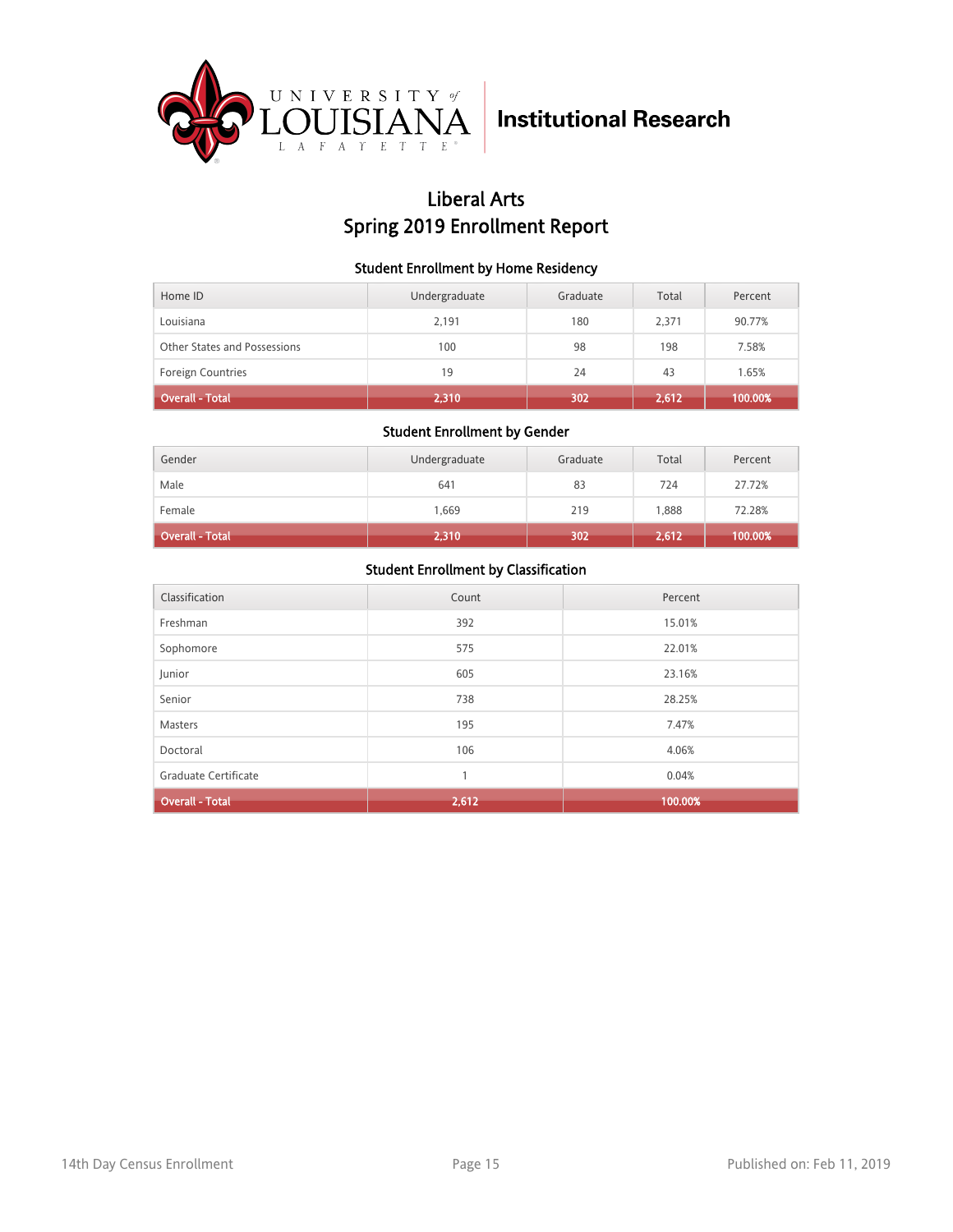

## Liberal Arts Spring 2019 Enrollment Report

#### Student Enrollment by Entry Type

| <b>Entry Type</b>      | Undergraduate | Graduate | Total | Percent |
|------------------------|---------------|----------|-------|---------|
| Continuing             | 2,212         | 281      | 2,493 | 95.44%  |
| First Time             | 11            | 20       | 31    | 1.19%   |
| Re-entry               | 48            |          | 49    | 1.88%   |
| Transfer               | 39            | $\Omega$ | 39    | 1.49%   |
| <b>Overall - Total</b> | 2,310         | 302      | 2,612 | 100.00% |

#### Student Enrollment by Race/Ethnicity

| Race/Ethnicity                            | Undergraduate | Graduate     | Total | Percent |
|-------------------------------------------|---------------|--------------|-------|---------|
| Asian                                     | 20            | 6            | 26    | 1.00%   |
| Black or African American                 | 565           | 29           | 594   | 22.74%  |
| Hispanic, of any race                     | 157           | 15           | 172   | 6.58%   |
| American Indian or Alaska Native          | 8             | $\Omega$     | 8     | 0.31%   |
| Two or more races                         | 67            | 5            | 72    | 2.76%   |
| Non-resident Alien                        | 13            | 15           | 28    | 1.07%   |
| Native Hawaiian or Other Pacific Islander | 3             | $\mathbf{0}$ | 3     | 0.11%   |
| Unknown Race/Ethnicity                    | 45            | 8            | 53    | 2.03%   |
| White                                     | 1,432         | 224          | 1,656 | 63.40%  |
| <b>Overall - Total</b>                    | 2,310         | 302          | 2,612 | 100.00% |

| <b>Full/Part Time</b>  | Undergraduate | Graduate | Total | Percent |
|------------------------|---------------|----------|-------|---------|
| <b>Full Time</b>       | 2,184         | 250      | 2.434 | 93.19%  |
| Part Time              | 126           | 52       | 178   | 6.81%   |
| <b>Overall - Total</b> | 2,310         | 302      | 2,612 | 100.00% |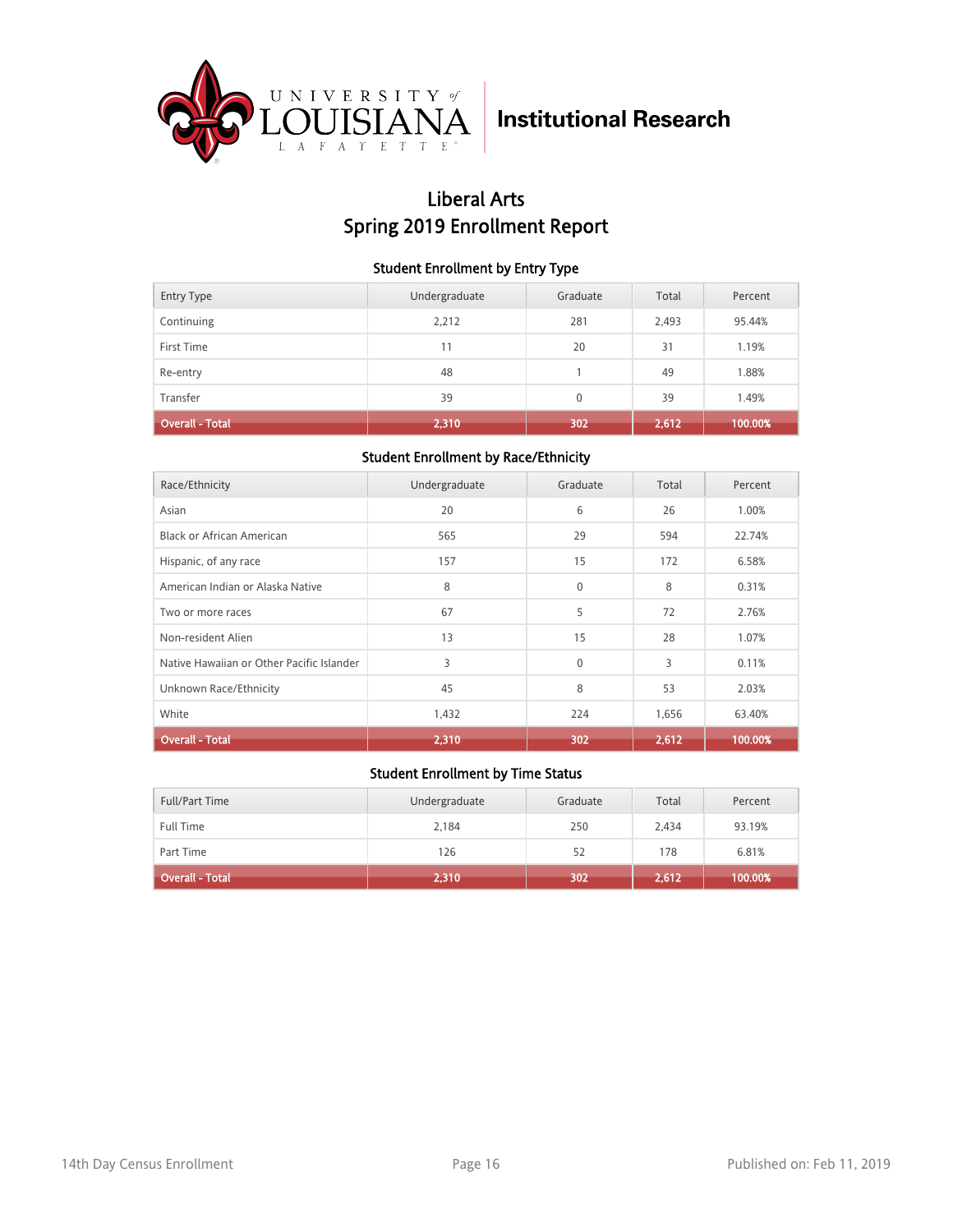

## Nursing & Allied Health Professions Spring 2019 Enrollment Report

#### Student Enrollment by Home Residency

| Home ID                      | Undergraduate | Graduate     | Total | Percent |
|------------------------------|---------------|--------------|-------|---------|
| Louisiana                    | 1.630         | 105          | 1.735 | 84.31%  |
| Other States and Possessions | 297           |              | 302   | 14.67%  |
| <b>Foreign Countries</b>     | 21            | $\mathbf{0}$ | 21    | 1.02%   |
| <b>Overall - Total</b>       | 1,948         | 110          | 2,058 | 100.00% |

#### Student Enrollment by Gender

| Gender                 | Undergraduate | Graduate | Total | Percent |
|------------------------|---------------|----------|-------|---------|
| Male                   | 228           | 18       | 246   | 11.95%  |
| Female                 | 1,720         | 92       | 1,812 | 88.05%  |
| <b>Overall - Total</b> | 1,948         | 110      | 2,058 | 100.00% |

| Classification         | Count | Percent |
|------------------------|-------|---------|
| Freshman               | 320   | 15.55%  |
| Sophomore              | 342   | 16.62%  |
| Junior                 | 325   | 15.79%  |
| Senior                 | 961   | 46.70%  |
| <b>Masters</b>         | 91    | 4.42%   |
| Doctoral               | 19    | 0.92%   |
| <b>Overall - Total</b> | 2,058 | 100.00% |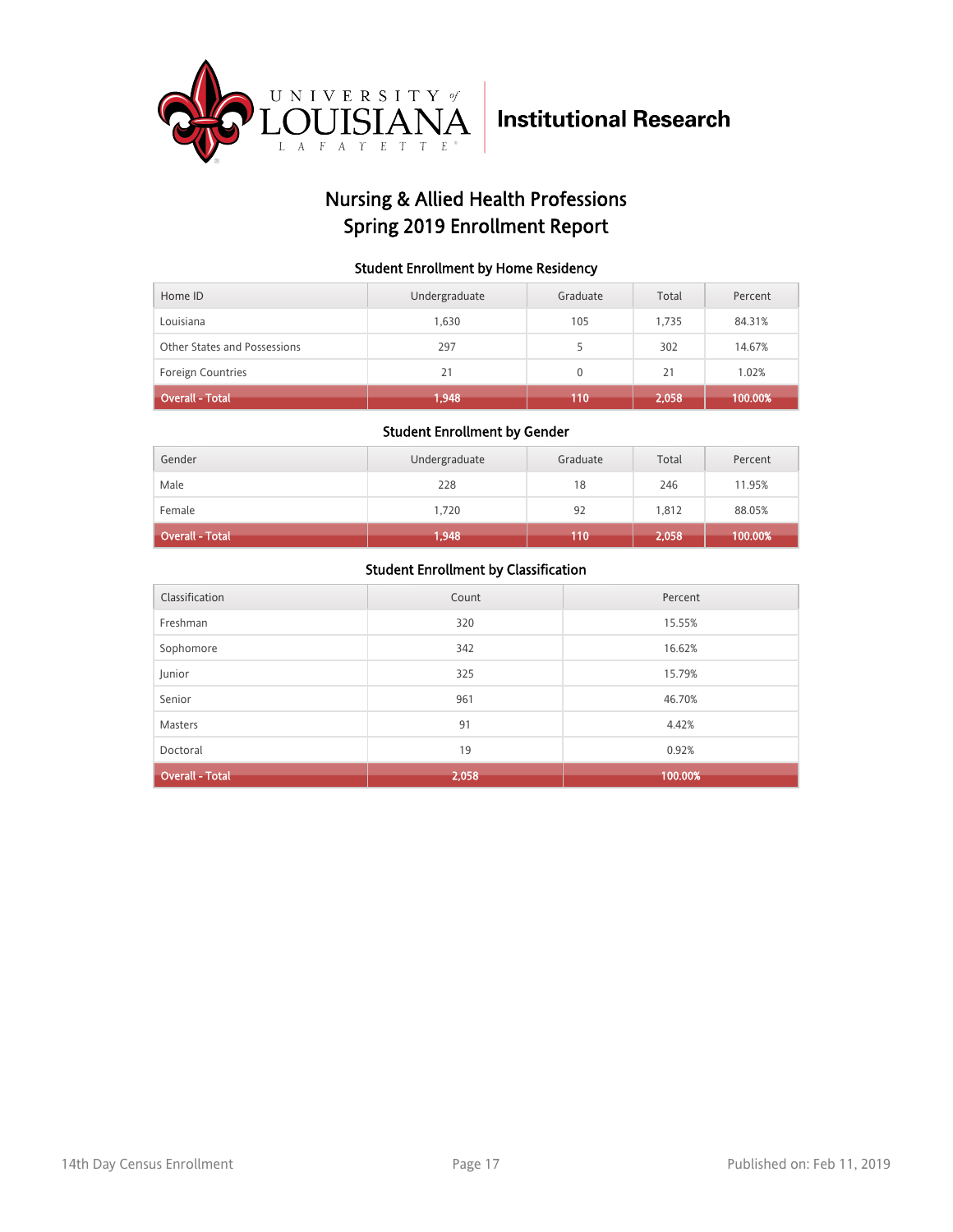

## Nursing & Allied Health Professions Spring 2019 Enrollment Report

#### Student Enrollment by Entry Type

| <b>Entry Type</b>      | Undergraduate | Graduate | Total | Percent |
|------------------------|---------------|----------|-------|---------|
| Continuing             | 1,778         | 93       | 1,871 | 90.91%  |
| First Time             | 2             | 15       | 17    | 0.83%   |
| Re-entry               | 47            | 2        | 49    | 2.38%   |
| Transfer               | 121           | 0        | 121   | 5.88%   |
| <b>Overall - Total</b> | 1,948         | 110      | 2,058 | 100.00% |

#### Student Enrollment by Race/Ethnicity

| Race/Ethnicity                            | Undergraduate  | Graduate     | Total          | Percent |
|-------------------------------------------|----------------|--------------|----------------|---------|
| Asian                                     | 50             | 3            | 53             | 2.58%   |
| Black or African American                 | 400            | 11           | 411            | 19.97%  |
| Hispanic, of any race                     | 112            | 1            | 113            | 5.49%   |
| American Indian or Alaska Native          | 6              | $\mathbf{1}$ | 7              | 0.34%   |
| Two or more races                         | 42             | $\Omega$     | 42             | 2.04%   |
| Non-resident Alien                        | 5              | $\mathbf{0}$ | 5              | 0.24%   |
| Native Hawaiian or Other Pacific Islander | $\overline{2}$ | $\mathbf{0}$ | $\overline{2}$ | 0.10%   |
| Unknown Race/Ethnicity                    | 95             | $\mathbf{0}$ | 95             | 4.62%   |
| White                                     | 1,236          | 94           | 1,330          | 64.63%  |
| <b>Overall - Total</b>                    | 1,948          | 110          | 2,058          | 100.00% |

| Full/Part Time         | Undergraduate | Graduate | Total | Percent |
|------------------------|---------------|----------|-------|---------|
| <b>Full Time</b>       | 1.243         | 34       | 1.277 | 62.05%  |
| Part Time              | 705           | 76       | 781   | 37.95%  |
| <b>Overall - Total</b> | 1,948         | 110      | 2,058 | 100.00% |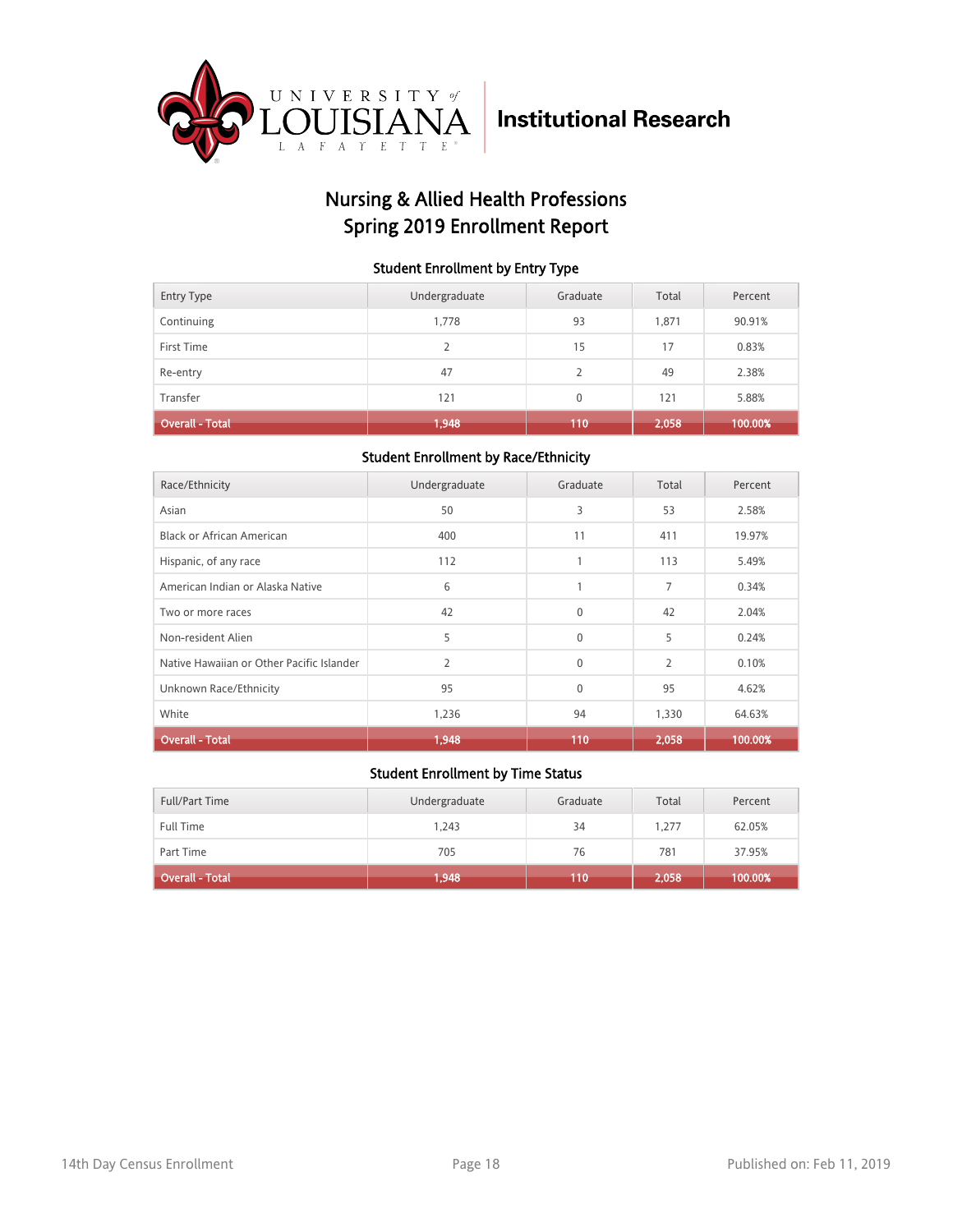

## Sciences Spring 2019 Enrollment Report

#### Student Enrollment by Home Residency

| Home ID                      | Undergraduate | Graduate | Total | Percent |
|------------------------------|---------------|----------|-------|---------|
| Louisiana                    | 1,652         | 103      | 1.755 | 85.99%  |
| Other States and Possessions | 60            | 71       | 131   | 6.42%   |
| <b>Foreign Countries</b>     | 23            | 132      | 155   | 7.59%   |
| <b>Overall - Total</b>       | 1,735         | 306      | 2,041 | 100.00% |

#### Student Enrollment by Gender

| Gender          | Undergraduate | Graduate | Total | Percent |
|-----------------|---------------|----------|-------|---------|
| Male            | 961           | 202      | 1,163 | 56.98%  |
| Female          | 774           | 104      | 878   | 43.02%  |
| Overall - Total | 1,735         | 306      | 2,041 | 100.00% |

| Classification         | Count | Percent |
|------------------------|-------|---------|
| Freshman               | 392   | 19.21%  |
| Sophomore              | 421   | 20.63%  |
| Junior                 | 384   | 18.81%  |
| Senior                 | 538   | 26.36%  |
| <b>Masters</b>         | 157   | 7.69%   |
| Doctoral               | 149   | 7.30%   |
| <b>Overall - Total</b> | 2,041 | 100.00% |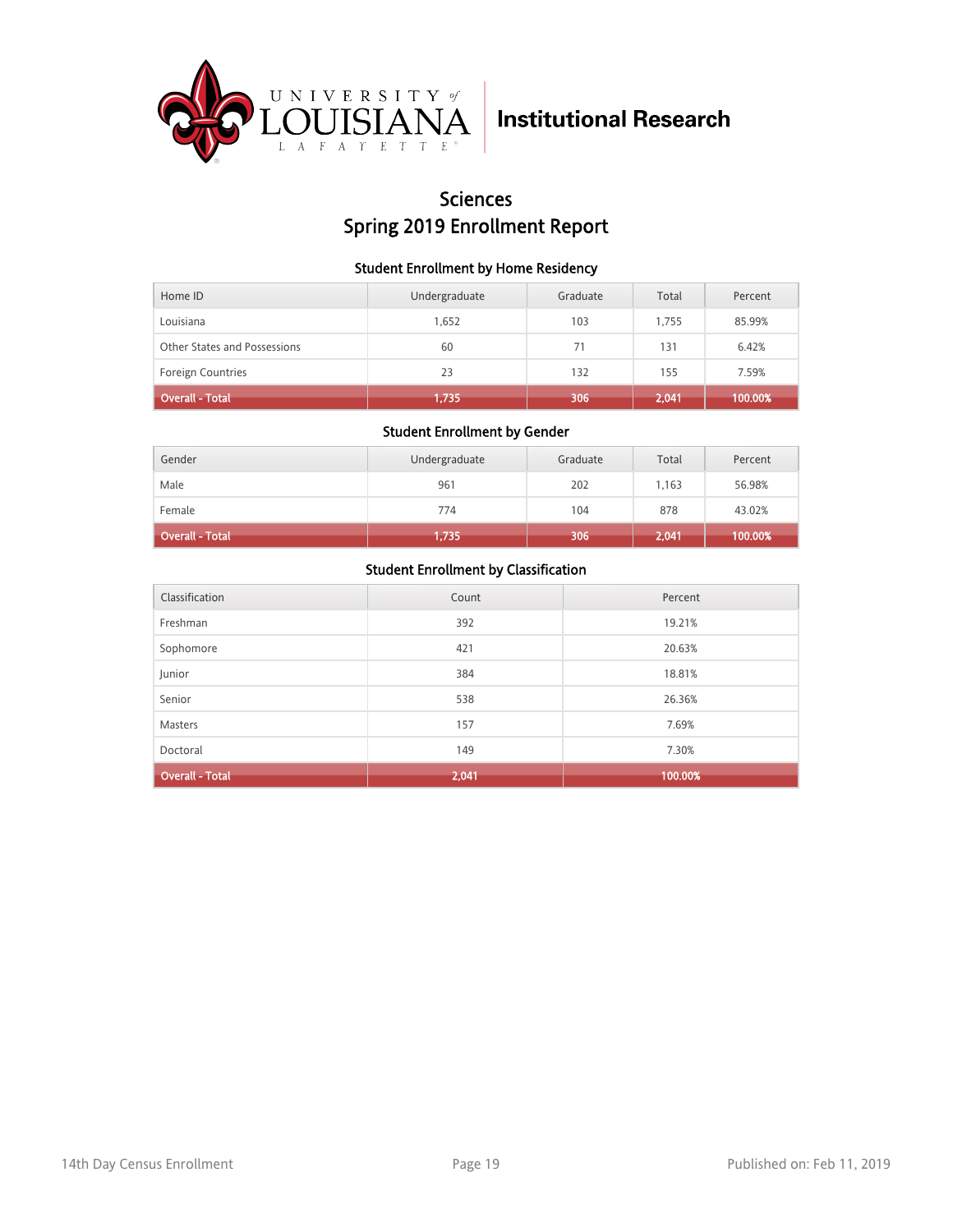

## Sciences Spring 2019 Enrollment Report

#### Student Enrollment by Entry Type

| <b>Entry Type</b>      | Undergraduate | Graduate | Total | Percent |
|------------------------|---------------|----------|-------|---------|
| Continuing             | 1,643         | 277      | 1,920 | 94.07%  |
| First Time             | 18            | 23       | 41    | 2.01%   |
| Re-entry               | 31            | 6        | 37    | 1.81%   |
| Transfer               | 43            | $\Omega$ | 43    | 2.11%   |
| <b>Overall - Total</b> | 1,735         | 306      | 2,041 | 100.00% |

#### Student Enrollment by Race/Ethnicity

| Race/Ethnicity                            | Undergraduate  | Graduate     | Total | Percent |
|-------------------------------------------|----------------|--------------|-------|---------|
| Asian                                     | 85             | 15           | 100   | 4.90%   |
| Black or African American                 | 317            | 10           | 327   | 16.02%  |
| Hispanic, of any race                     | 107            | 8            | 115   | 5.63%   |
| American Indian or Alaska Native          | $\overline{7}$ | 1            | 8     | 0.39%   |
| Two or more races                         | 46             | 3            | 49    | 2.40%   |
| Non-resident Alien                        | 14             | 99           | 113   | 5.54%   |
| Native Hawaiian or Other Pacific Islander |                | $\mathbf{0}$ | 1     | 0.05%   |
| Unknown Race/Ethnicity                    | 43             | 22           | 65    | 3.18%   |
| White                                     | 1,115          | 148          | 1,263 | 61.88%  |
| <b>Overall - Total</b>                    | 1,735          | 306          | 2,041 | 100.00% |

| Full/Part Time         | Undergraduate | Graduate | Total | Percent |
|------------------------|---------------|----------|-------|---------|
| <b>Full Time</b>       | 1.574         | 251      | 1,825 | 89.42%  |
| Part Time              | 161           | 55       | 216   | 10.58%  |
| <b>Overall - Total</b> | 1,735         | 306      | 2,041 | 100.00% |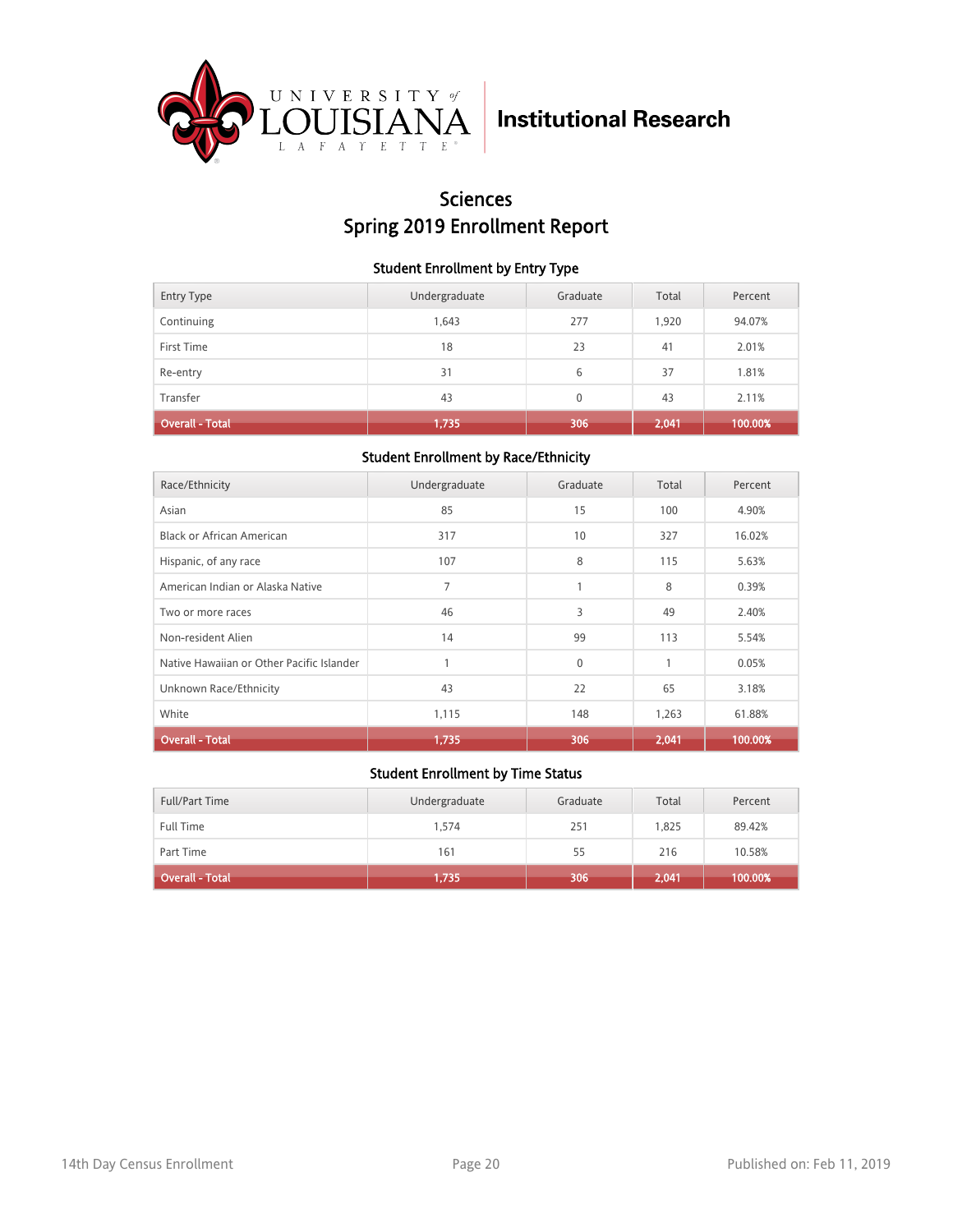

## University College Spring 2019 Enrollment Report

#### Student Enrollment by Home Residency

| Home ID                      | Undergraduate | Graduate | Total | Percent |
|------------------------------|---------------|----------|-------|---------|
| Louisiana                    | 594           |          | 594   | 86.09%  |
| Other States and Possessions | 87            |          | 87    | 12.61%  |
| Foreign Countries            | 9             |          | 9     | 1.30%   |
| <b>Overall - Total</b>       | 690           |          | 690   | 100.00% |

#### Student Enrollment by Gender

| Gender                 | Undergraduate | Graduate | Total | Percent |
|------------------------|---------------|----------|-------|---------|
| Male                   | 308           |          | 308   | 44.64%  |
| Female                 | 382           | 0        | 382   | 55.36%  |
| <b>Overall - Total</b> | 690           |          | 690   | 100.00% |

| Classification         | Count | Percent |
|------------------------|-------|---------|
| Freshman               | 31    | 4.49%   |
| Sophomore              | 87    | 12.61%  |
| Junior                 | 163   | 23.62%  |
| Senior                 | 409   | 59.28%  |
| <b>Overall - Total</b> | 690   | 100.00% |